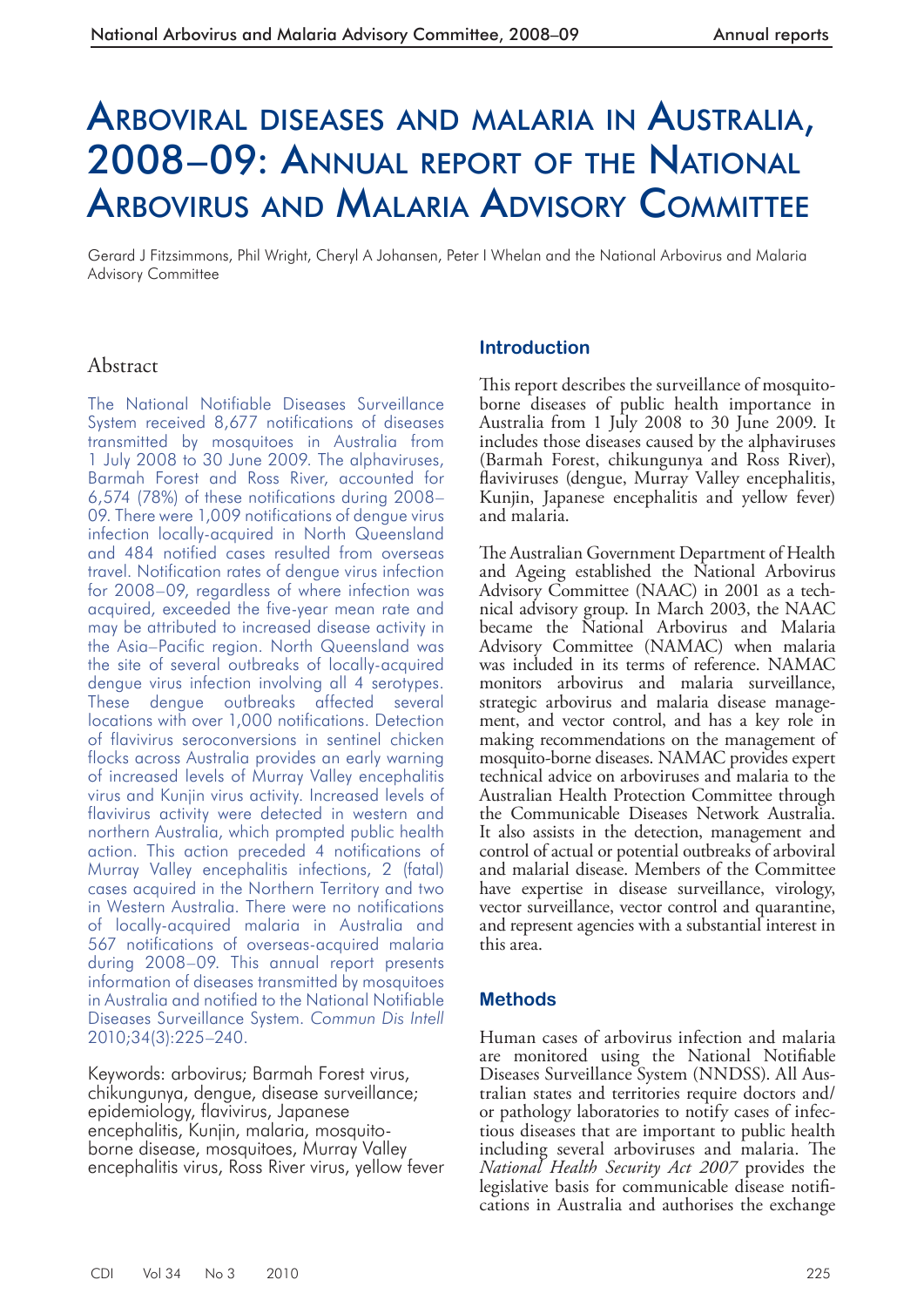of health information between jurisdictions and the Commonwealth. The Act provides for the establishment of the National Notifiable Diseases List, which specifies the diseases about which personal information can be provided. State and territory health departments transfer these notifications regularly to the NNDSS, as described in the *National Health Security Agreement 2008.*  The primary responsibility for public health action resulting from a notification resides with state and territory health departments. This report presents data extracted from NNDSS during February 2010 and analysed by date of diagnosis. This is a derived field and represents the earliest of the reported fields of notification date and notification received date. The dataset represents a 'snap shot', and numbers in this report may vary slightly from those reported from other NNDSS sources. Detailed notes on the interpretation of NNDSS are available in the 2008 NNDSS annual report.<sup>1</sup> Case definitions for the diseases included in this report are available from: http://www.health.gov. au/casedefinitions The report includes information on the following pathogens transmitted by mosquitoes:

- alphaviruses (Barmah Forest, Ross River, and chikungunya);
- flaviviruses (dengue, Japanese encephalitis, Kunjin, Murray Valley encephalitis, yellow fever and arbovirus not elsewhere classified); and
- malaria.

To compare notifications in 2008–09 to historical totals, crude numbers and rates of notification were compared either with the mean of the previous 5 years or with data from the previous year. The Australian Bureau of Statistics estimated resident populations for Australia and each state or territory at June 2008, was used to calculate rates of notification.

 Additional information was available from a survey conducted with state and territory public health surveillance managers. The survey sought to confirm cases reported to NNDSS and determine the place of acquisition for locally-acquired cases of dengue virus infections. States and territories may conduct follow-up of arbovirus and malaria cases to determine the likely place of acquisition of infection. To date, the Northern Territory, Queensland, Victoria, and Tasmania are able to transfer place of acquisition details to NNDSS.

Overseas and locally-acquired dengue notifications from the Cairns and Townsville areas were mapped, based on the residential postcode of each case, to illustrate the spatial distribution of reported cases during the 2008–09 season. Each dot on the map is randomly assigned to an urban area within the postcode boundary (Map 1).

## **Results**

 During the 2008–09 season, there were 8,677 notifications of diseases transmitted by mosquitoes. This represented a 27% increase from the mean of  $6,848$  notifications for the previous 5 years and can be largely attributed to increased numbers of dengue notifications from the outbreak in Queensland. A summary of the number and rates of these mosquito-borne diseases is shown in Table 1. There were no reported cases of yellow fever during 2008–09.

## **Alphavirus**

The main alphaviruses occurring in Australia, Ross River virus (RRV) and Barmah Forest virus (BFV), can cause illnesses characterised by fever, rash and polyarthritis. These viruses are transmitted by numerous species of mosquitoes that breed in diverse environments (freshwater habitats, coastal regions, salt marshes, floodwaters, established wetlands and urban areas).<sup>2</sup> No specific treatment or vaccine is available for these diseases. During  $2008-09$ , there were  $6,574$  notifications of alphaviruses (BFV and RRV) of which RRV infections accounted for 74% (4,858).

#### *Barmah Forest virus infections*

There were 1,716 notifications of BFV infections during 2008–09, representing a rate of eight per  $100,000$  population. This was a  $4\%$  increase over the mean of the previous 5 years (Table 1). Queensland reported the largest number of notifications of  $BFV$  (940) while the highest rate was reported in the Northern Territory (56 per 100,000 population).

The highest age specific rate for males of 16 per 100,000 population was reported in the 50–54 year age group and for females 14 per 100,000 population in the 45–49 year age group. Approximately half of all notifications were male (53%). Cases were reported in all jurisdictions.

 As in previous years, there was a marked seasonal trend with the highest number of notifications being diagnosed in the months of January (162) and February (214). The number of BFV notifications per month did not exceed the 5-year rolling mean during the 2008–09 season.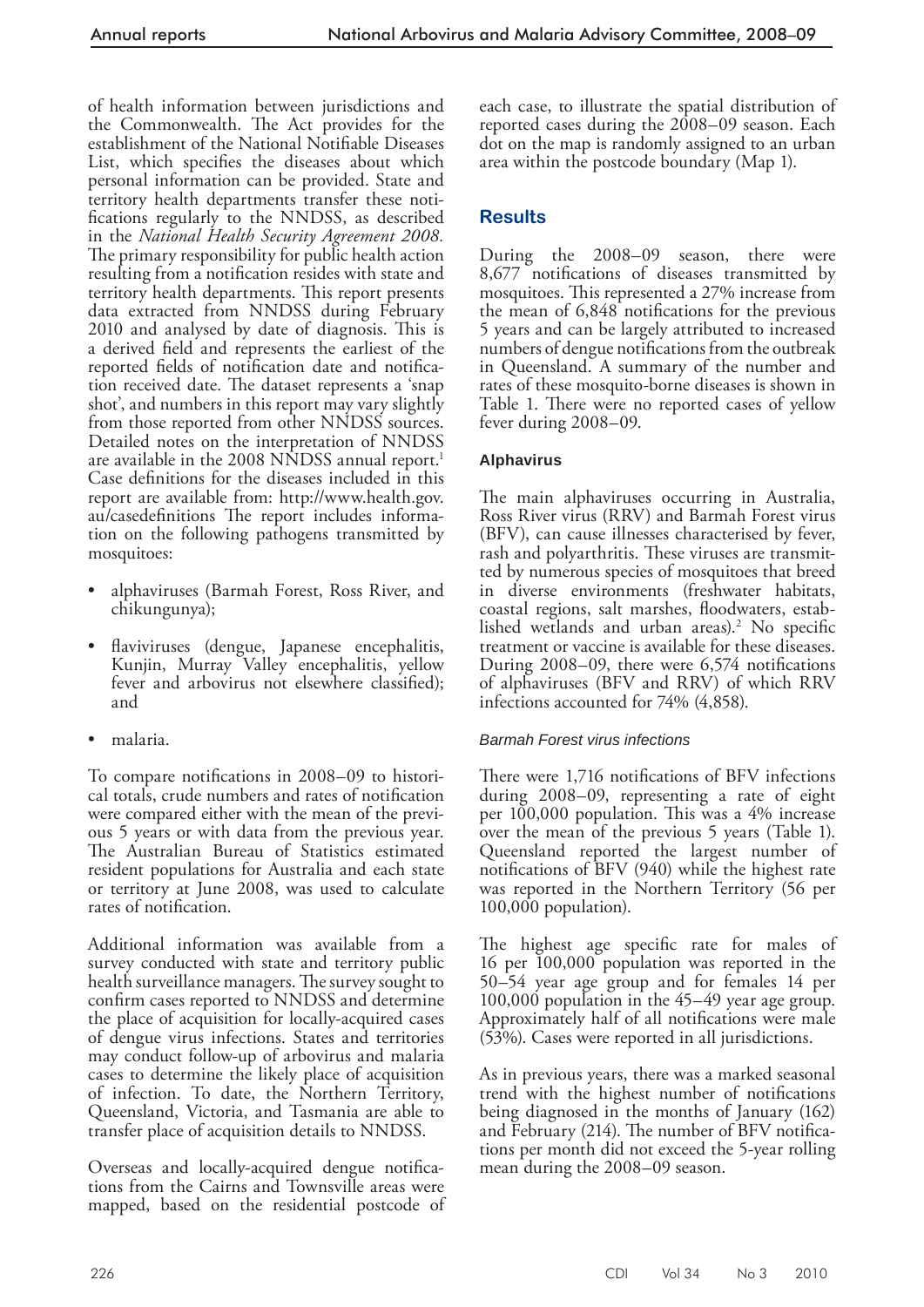## Table 1: Number of notified cases, rate and 5-year mean rate per 100,000 population of mosquito-borne diseases, Australia, 2003–04 to 2008–09, by disease and state or territory

|                                         |                                | <b>State or territory</b> |                  |              |                |                  |                  |                  |                |                |
|-----------------------------------------|--------------------------------|---------------------------|------------------|--------------|----------------|------------------|------------------|------------------|----------------|----------------|
| <b>Disease</b>                          |                                | <b>ACT</b>                | <b>NSW</b>       | <b>NT</b>    | Qld            | <b>SA</b>        | <b>Tas</b>       | <b>Vic</b>       | <b>WA</b>      | <b>Aust</b>    |
| Arbovirus infection<br>$(NEC^*)$        | Notified cases<br>$2008 - 09$  | $\mathbf 0$               | $\boldsymbol{0}$ | $\mathbf 0$  | 29             | $\boldsymbol{0}$ | $\boldsymbol{0}$ | 6                | $\mathbf 0$    | 35             |
|                                         | Rate, 08-09                    | 0.0                       | 0.0              | 0.0          | 0.7            | 0.0              | 0.0              | 0.1              | 0.0            | 0.2            |
|                                         | Mean rate,<br>2003-04 to 07-08 | 0.0                       | 0.0              | 0.0          | 0.7            | 0.0              | 0.0              | 0.1              | 0.0            | 0.2            |
| <b>Barmah Forest virus</b><br>infection | Notified cases<br>2008-09      | 2                         | 393              | 123          | 940            | 39               | 2                | 15               | 202            | 1,716          |
|                                         | Rate, 08-09                    | 0.6                       | 5.6              | 56.0         | 21.9           | 2.4              | 0.4              | 0.3              | 9.3            | 8.0            |
|                                         | Mean rate,<br>2003-04 to 07-08 | 1.3                       | 7.5              | 32.3         | 20.1           | 4.0              | 0.0              | 0.5              | 5.7            | 7.7            |
| Dengue virus<br>infection-infection     | Notified cases<br>$2008 - 09$  | $\boldsymbol{0}$          | 5                | $\mathbf 0$  | 1,001          | $\boldsymbol{0}$ | $\boldsymbol{0}$ | $\overline{2}$   | 1              | 1,009          |
| acquired from north<br>Queensland       | Rate, 08-09                    | 0.0                       | 0.1              | 0.0          | 23.3           | 0.0              | 0.0              | 0.0              | 0.0            | 4.7            |
|                                         | Mean rate,<br>2003-04 to 07-08 | 0.0                       | 0.0              | 0.1          | 3.0            | 0.0              | 0.0              | 0.0              | 0.0            | 0.6            |
| Dengue virus<br>infection - infection   | Notified cases<br>$2008 - 09$  | 13                        | 147              | 24           | 131            | 25               | 6                | 18               | 120            | 484            |
| acquired from<br>overseas               | Rate, 08-09                    | 3.8                       | 2.1              | 10.9         | 3.1            | 1.6              | 1.2              | 0.3              | 5.5            | 2.3            |
|                                         | Mean rate,<br>2003-04 to 07-08 | 1.3                       | 0.9              | 9.2          | 1.3            | 0.8              | 0.2              | 0.2              | 1.6            | 0.9            |
| Japanese<br>encephalitis virus          | Notified cases<br>2008-09      | $\mathbf 0$               | $1^{\dagger}$    | $\mathbf 0$  | $\mathbf 0$    | $\mathbf 0$      | $\boldsymbol{0}$ | $\mathbf 0$      | 0              | 1              |
| infection - infection<br>acquired from  | Rate, 08-09                    | 0.0                       | 0.0              | 0.0          | 0.0            | 0.0              | 0.0              | 0.0              | 0.0            | 0.0            |
| overseas                                | Mean rate,<br>2003-04 to 07-08 | 0.0                       | 0.0              | $0.0\,$      | 0.01           | 0.0              | 0.0              | 0.0              | 0.0            | 0.0            |
| Kunjin virus Infection                  | Notified cases<br>2008-09      | $\boldsymbol{0}$          | $\boldsymbol{0}$ | $\mathbf{1}$ | $\overline{2}$ | $\boldsymbol{0}$ | $\boldsymbol{0}$ | $\boldsymbol{0}$ | 0              | 3              |
|                                         | Rate, 08-09                    | 0.0                       | 0.0              | 0.5          | 0.0            | 0.0              | 0.0              | 0.00             | 0.0            | 0.01           |
|                                         | Mean rate,<br>2003-04 to 07-08 | 0.0                       | 0.0              | 0.0          | 0.1            | 0.0              | 0.0              | 0.0              | 0.0            | 0.0            |
| Malaria                                 | Notified cases<br>2008-09      | 9                         | 111              | 20           | 200            | 24               | $\boldsymbol{9}$ | 113              | 81             | 567            |
|                                         | Rate, 08-09                    | 2.6                       | 1.6              | 9.1          | 4.7            | 1.5              | 1.8              | 2.1              | 3.7            | 2.6            |
|                                         | Mean rate,<br>2003-04 to 07-08 | 3.9                       | 1.9              | 19.5         | 5.9            | 1.9              | 4.1              | 1.9              | 3.9            | 3.1            |
| Murray Valley<br>encephalitis virus     | Notified cases<br>2008-09      | $\boldsymbol{0}$          | $\mathsf 0$      | $\mathbf{1}$ | $1^{\ddagger}$ | $\mathsf 0$      | $\mathbf 0$      | $\mathbf 0$      | $\overline{2}$ | $\overline{4}$ |
| infection                               | Rate, 08-09                    | 0.0                       | 0.0              | $0.5\,$      | 0.0            | 0.0              | 0.0              | 0.0              | 0.1            | 0.0            |
|                                         | Mean rate,<br>2003-04 to 07-08 | 0.0                       | 0.0              | 0.2          | 0.0            | 0.0              | 0.0              | 0.0              | 0.0            | 0.0            |
| Ross River virus<br>infection           | Notified cases<br>2008-09      | 8                         | 937              | 413          | 2,116          | 234              | 25               | 104              | 1,021          | 4,858          |
|                                         | Rate, 08-09                    | 2.3                       | 13.4             | 187.9        | 49.3           | 14.6             | 5.0              | 2.0              | 47.0           | 22.7           |
|                                         | Mean rate,<br>2003-04 to 07-08 | 2.9                       | 12.5             | 113.7        | 51.4           | 10.9             | 5.1              | 2.7              | 39.0           | 20.9           |

Does not include 21 chikungunya virus infections reported to the National Notifiable Diseases Surveillance System during the 2008–09 season.

NEC Not elsewhere classified

\* Flavivirus (NEC) replaced Arbovirus (NEC) from 1 January 2004. Arbovirus (NEC) replaced Flavivirus (NEC) from 2008.

† New South Wales resident acquired Japanese encephalitis virus infection while visiting Japan.

‡ Queensland resident acquired Murray Valley encephalitis infection while visiting the Northern Territory.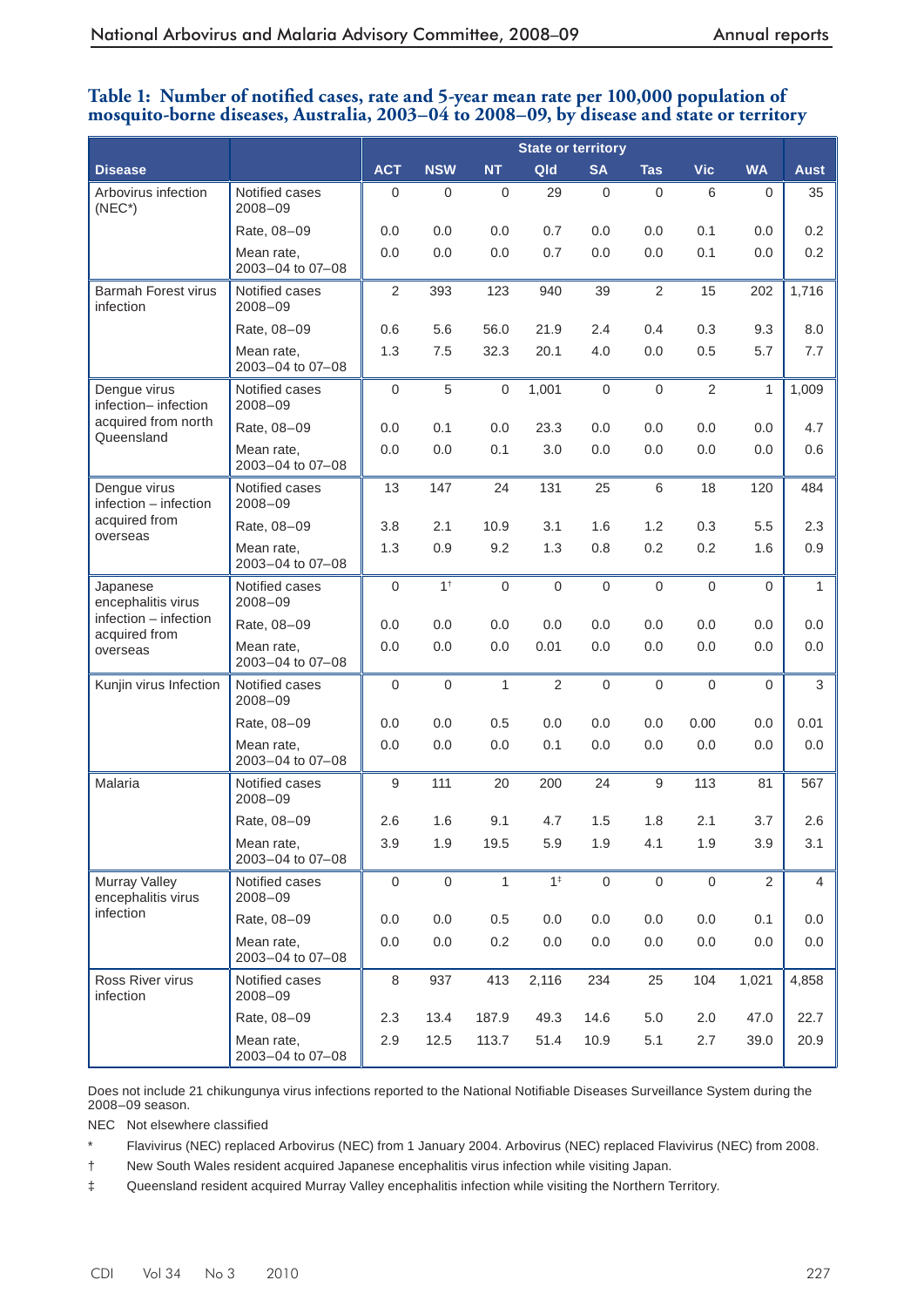Authorities are considering the possibility of the first evidence of local transmission of BFV in Tasmania based on the travel histories of 2 cases reported during early 2009. All previous notified cases of BFV in Tasmania have reported a travel history to other parts of Australia affected by BFV. These cases justify the provision of advice to general practitioners in Tasmania to assist with the diagnosis of future cases. Further investigation will also be undertaken in an attempt to isolate the virus from known vector mosquito species and local wildlife in Tasmania (personal communication: Department of Health and Human Services, Tasmania).

## *Ross River virus infections*

There were 4,858 notifications of RRV infection during 2008–09 representing a rate of 23 per 100,000 population (Table I). This was a  $9\%$ increase over the mean of the previous five years. Queensland reported the largest number of notifications of  $\overline{R}$  (2,116) while the highest rate was reported in the Northern Territory (188 per  $100,000$  population).

The highest age specific rate for males of 33 per 100,000 population was reported in the 45–64 year age groups and for females 40 per 100,000 population in the 40–45 year age group. Nearly half of all notifications were male (48%).

 As in previous years, there was a marked seasonal trend with the highest number of notifications being diagnosed in March (680) and April (597). The number of notifications per month was either similar or less than the 5-year rolling mean during the 2008–09 season.

 Both Western Australia and the Northern Territory reported a large increase in RRV notifications when compared with the mean of the previous 5-year period. In 2008–09, the number of notifications reported was the largest for a season since NNDSS began in 1991. This increase was probably due to variations in the amount and timing of rainfall in the various regions compared with previous years, but was possibly complicated to some extent by movement of people between the regions, and differences in pathology test requests or methods. 3

#### *Chikungunya virus infection*

Chikungunya virus (CHIKV) is a member of the Alphavirus genus in the family Togaviridae and is closely related to RRV and BFV. Illness is characterised by an abrupt onset of fever, rash and severe joint pain. The acute disease lasts one to 10 days, but convalescence may include prolonged joint

swelling and pain lasting months. It has clinical similarities to dengue, including occasional cases with haemorrhagic manifestations.<sup>4</sup> CHIKV is of concern given that humans are amplification hosts rather than incidental hosts, and other vertebrates are not required for high levels of transmission to occur. In Australia, the known competent mosquito vectors for CHIKV include *Aedes aegypti*, which occurs in northern Queensland and *Aedes albopictus* (Asian Tiger mosquito), which is found on the Cocos, Christmas and the Torres Strait islands.<sup>5</sup> Other Australian mosquitoes have been shown to be competent laboratory vectors of CHIKV and in particular *Aedes* spp., which have been implicated previously as endemic RRV and BFV vectors.<sup>6</sup>

CHIKV infection is a notifiable disease in all jurisdictions other than the Australian Capital Territory. There were 21 notifications of overseasacquired CHIKV infection reported to NNDSS during  $2008-09$  compared with 3 cases notified during 2007–08. Ten of the cases were reported to have acquired their infection during travel to Malaysia.

## **Flaviviruses**

This section provides information on several flaviviruses notified to NNDSS including dengue virus, Murray Valley encephalitis virus (MVEV) infection, Kunjin virus (KUNV) infection and Japanese encephalitis virus (JEV) infection. Other flaviviruses may be notified under the Arbovirus (NEC) category. Dengue is characterised by flu like symptoms (fever, headache, muscle or joint pain) and has 4 distinct serotypes. MVEV, KUNV and JEV can, in a small percentage of cases, result in illness involving the central nervous system including encephalitis of variable severity. *Ae. aegypti* is the major vector of dengue in Australia and *Culex annulirostris* is the major vector of MVEV, JEV and KUNV. No specific treatment is available for these diseases and care is largely supportive. A vaccine is not available for dengue, MVEV or KUNV infection but a vaccination to prevent JEV infection is available.<sup>7</sup> Dengue is the most commonly notified flavivirus infection in Australia and accounted for 99%  $(1,493)$  of the 1,501 flavivirus notifications reported during 2008–09 (Table 1). The remaining flavivirus notifications included  $4$  notifications of MVEV infection, 3 notifications of KUNV infection and a single notification of overseasacquired JEV infection.

#### *Dengue virus infection*

There were 1,493 notifications of dengue infection notified during the season of 2008–09. Of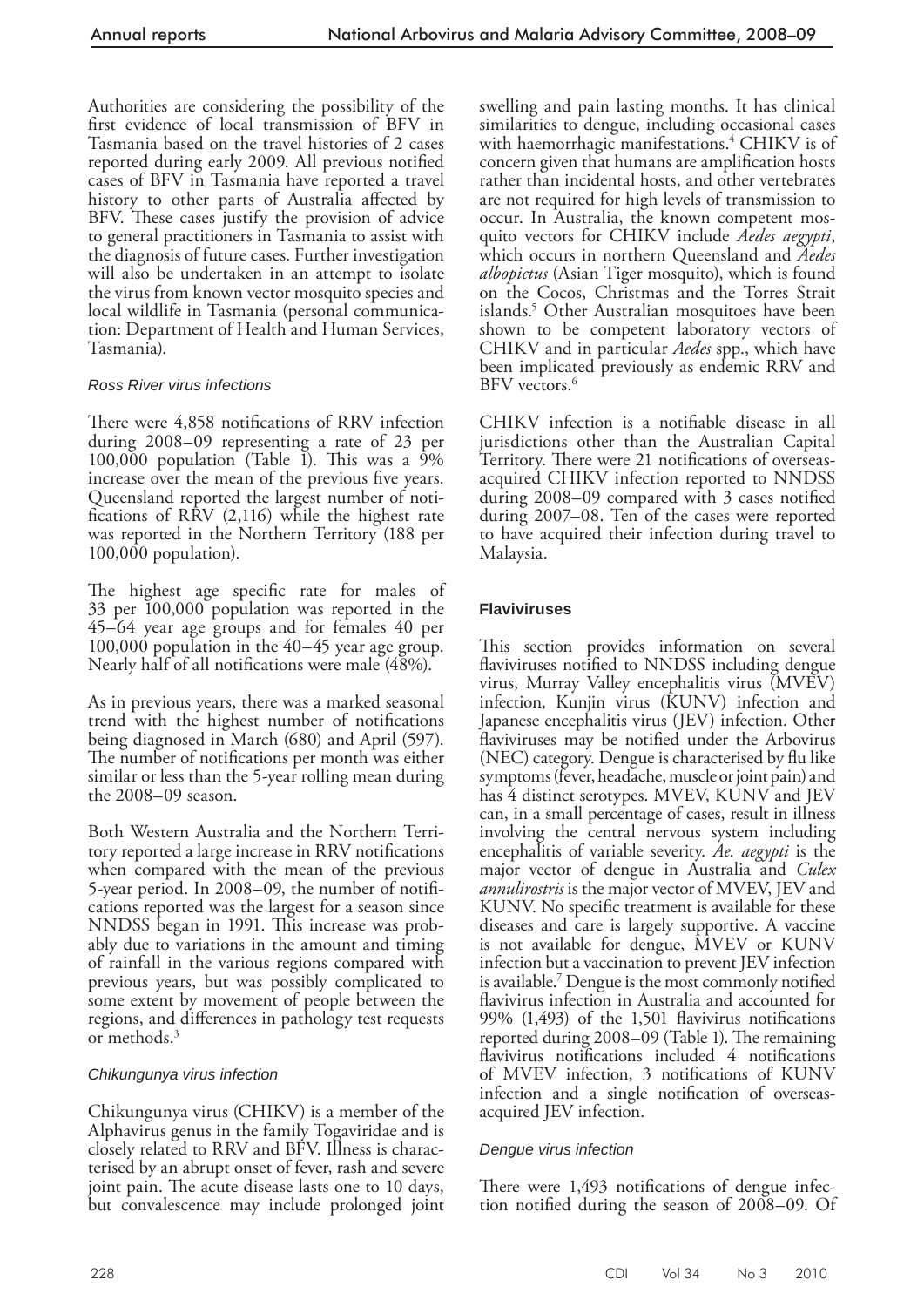these, 1,009 notified cases were locally-acquired from north Queensland and 484 notified cases acquired their dengue infection while overseas (Table 2). The highest age specific rate for males of 12 cases per 100,000 population was reported in the 40–44 year age group and for females 11 cases per 100,000 population in the 25–29 year age group. Approximately half of all notifications were male  $(54%)$ . A case of dengue notified from jurisdictions other than Queensland and who did not acquire their infection in Queensland were reported as overseas-acquired cases of infection.

#### *Locally-acquired dengue virus infection*

 Local transmission of dengue is restricted to areas of northern Queensland where the key mosquito vector, *Ae. aegypti* is present.<sup>8</sup> Dengue is not endemic in North Queensland, however local transmission can occur upon introduction of the virus to the key mosquito vector by a viraemic tourist or a resident returning from a dengueaffected area overseas.<sup>9</sup> These cases of dengue acquired from overseas are of particular public health importance as they resulted in outbreaks in Cairns and Innisfail, Townsville, Yarrabah, Injinoo, Mareeba and Port Douglas. (Table 3). There were 1,009 notifications of locally-acquired dengue infection during 2008–09 representing a rate of  $4.7$  per  $100,000$  population (Table 1). The number of notifications reported was the largest for a season since NNDSS began in 1991. All cases of infection were acquired in North Queensland, including a single dengue associated death in March 2009.

Table 2: Place of acquisition of notified cases of dengue virus infection, Australia, 1 July 2004 to 30 June 2009, by state or territory

| <b>Place of acquisition</b> | <b>Season</b> | <b>State or territory</b> |            |             |       |           |                |            |           |                  |
|-----------------------------|---------------|---------------------------|------------|-------------|-------|-----------|----------------|------------|-----------|------------------|
|                             |               | <b>ACT</b>                | <b>NSW</b> | <b>NT</b>   | Qld   | <b>SA</b> | <b>Tas</b>     | <b>Vic</b> | <b>WA</b> | <b>Australia</b> |
| Locally-acquired            | $2004 - 05$   | $\mathbf 0$               | 0          | 0           | 72    | 0         | 0              | 0          | $2^*$     | 74               |
| (North Queensland)          | $2005 - 06$   | $\mathbf 0$               | 0          | $\mathbf 0$ | 42    | 0         | 0              | $1*$       | $\Omega$  | 43               |
|                             | $2006 - 07$   | $\mathbf 0$               | 0          | $1*$        | 46    | 0         | 0              | $\Omega$   | $\Omega$  | 47               |
|                             | $2007 - 08$   | $\mathbf 0$               | $2^*$      | $\mathbf 0$ | 26    | $2^*$     | 0              | $\Omega$   | $\Omega$  | 30               |
|                             | $2008 - 09$   | $\mathbf 0$               | $5*$       | $\mathbf 0$ | 1,001 | 0         | 0              | $2^*$      | $1^*$     | 1,009            |
| Sub-total                   |               | 0                         | 7          | 1           | 1,187 | 2         | $\mathbf 0$    | 3          | 3         | 1,203            |
| Overseas-acquired           | $2004 - 05$   | 1                         | 33         | 16          | 41    | 3         | $\Omega$       | 8          | 11        | 113              |
|                             | $2005 - 06$   | 7                         | 54         | 16          | 33    | 10        | 0              | 12         | 21        | 153              |
|                             | $2006 - 07$   | 2                         | 71         | 14          | 67    | 12        | 0              | 9          | 27        | 202              |
|                             | $2007 - 08$   | 4                         | 102        | 26          | 84    | 33        | $\overline{4}$ | 15         | 94        | 362              |
|                             | $2008 - 09$   | 13                        | 147        | 24          | 131   | 25        | 6              | 18         | 120       | 484              |
| Sub-total                   |               | 27                        | 407        | 96          | 356   | 83        | 10             | 62         | 273       | 1,314            |
| Total                       |               | 27                        | 414        | 97          | 1,543 | 85        | 10             | 65         | 276       | 2,517            |

Cases acquired their infection while visiting North Queensland.

# Table 3: Number of notified cases of dengue virus infection, Australia, 1 July 2008 to 30 June 2009, by location of outbreak

| <b>Outbreak location</b>                            | <b>Reported</b> | Type/s |              | <b>Past outbreak</b>   | <b>Comments</b>                                     |  |  |
|-----------------------------------------------------|-----------------|--------|--------------|------------------------|-----------------------------------------------------|--|--|
|                                                     | cases.          |        | Year         | Serotype <sup>10</sup> |                                                     |  |  |
| Cairns (Port Douglas,<br>Yarrabah Injinoo, Mareeba) | 915             | 3      | 2006         | 2                      | Index case imported from Indonesia                  |  |  |
| Townsville                                          | 16              | 3      | 2007         | 3                      | Linked to Cairns                                    |  |  |
| Cairns                                              | 2               | 2      | 2006         | 2                      | Index case likely imported from Papua New<br>Guinea |  |  |
| <b>Townsville</b>                                   | 57              |        | 2007         | 3                      | Index case not identified                           |  |  |
| Innisfail                                           | 35              | 4      | Not reported |                        | Index case imported from Vanuatu                    |  |  |

Source: Queensland Health

Published case numbers differ from the National Notifiable Diseases Surveillance System data due to different notification criteria.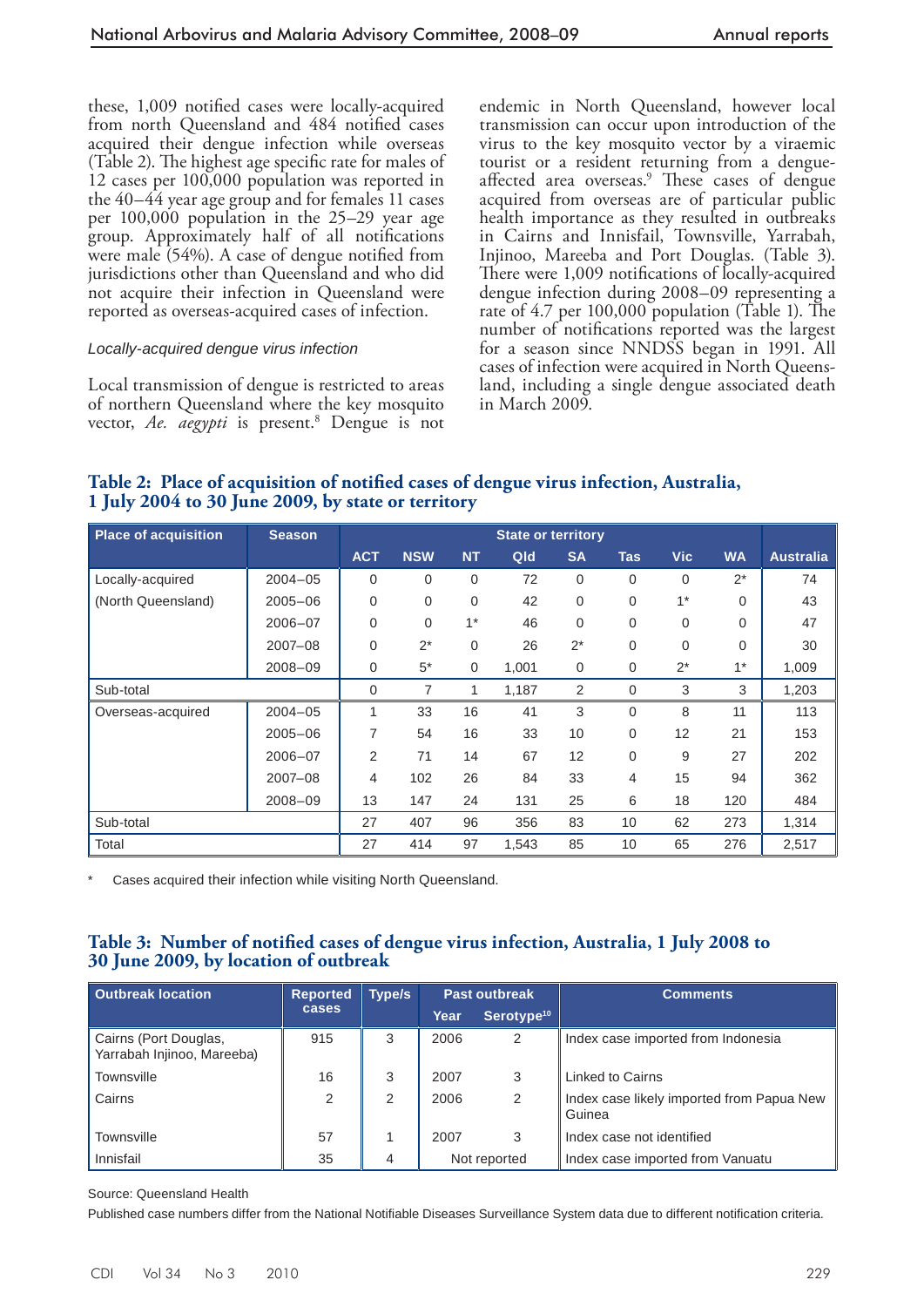The first and largest of these outbreaks started in Cairns with subsequent spread to Townsville and other towns. The initial outbreak in Cairns was declared on 1 December 2008. An investigation identified the earliest case as a Queensland resident who had become unwell after returning from a trip to Kalimantan in Indonesia. Recognition of this outbreak was delayed as the case did not seek prompt medical attention despite being unwell for four to 5 days early in November. Local weather conditions were ideal for mosquito breeding and a relatively short virus incubation period led to a rapid expansion of cases.<sup>10</sup>

 Map 1 shows the extent and general location of cases in the 2008–09 outbreaks in North Queensland, including the notification of 21 overseas-acquired cases of dengue returning to Cairns and 3 cases in Townsville during the season. Of these, just a few of the overseasacquired cases were responsible for the outbreaks of locally-acquired dengue infection in North Queensland during the 2008–09 season. While authorities attempt to identify the index case (imported case that leads to a local outbreak), it is not always possible, particularly if the index case does not seek or delays seeking medical attention. These overseas-acquired cases present a challenge for local authorities, as any impediment in the identification of a case will delay other public health actions, including mosquito control activities.

 As in previous years, there was a marked seasonal trend with locally-acquired cases predominantly being diagnosed between October and May (Figure 1). All 4 serotypes of dengue have circulated in North Queensland at some time in the last 7 years. However, this is the first time that all 4 serotypes had been in circulation at the same time.<sup>10</sup> Having more than 1 strain of the virus circulating in an area may increase the risk of a case of dengue haemorrhagic fever (DHF) or dengue shock syndrome (DSS). DHF/DSS may occur when a person, infected at some time in the past, becomes infected with a different dengue serotype. DHF/DSS occurs most frequently in infants and young children.

#### *Overseas- acquired dengue virus infection*

There were 484 notifications of dengue virus infection acquired overseas during the 2008–09 season (Table 1). This was an increase when compared with the mean rate of the previous 5 years of 193 overseas-acquired dengue cases and began at the beginning of 2007 (Figure 2). Case numbers per month were similar throughout the season other than for a peak in January (81). All jurisdictions reported increased numbers of notifications of overseas-acquired dengue virus infection.



# Map 1: Geographic distribution of notified cases of overseas and locally-acquired dengue virus infection, Cairns and Townsville, Queensland, Australia, 2008–09

Each dot is randomly assigned within the urban area of the postcode boundary.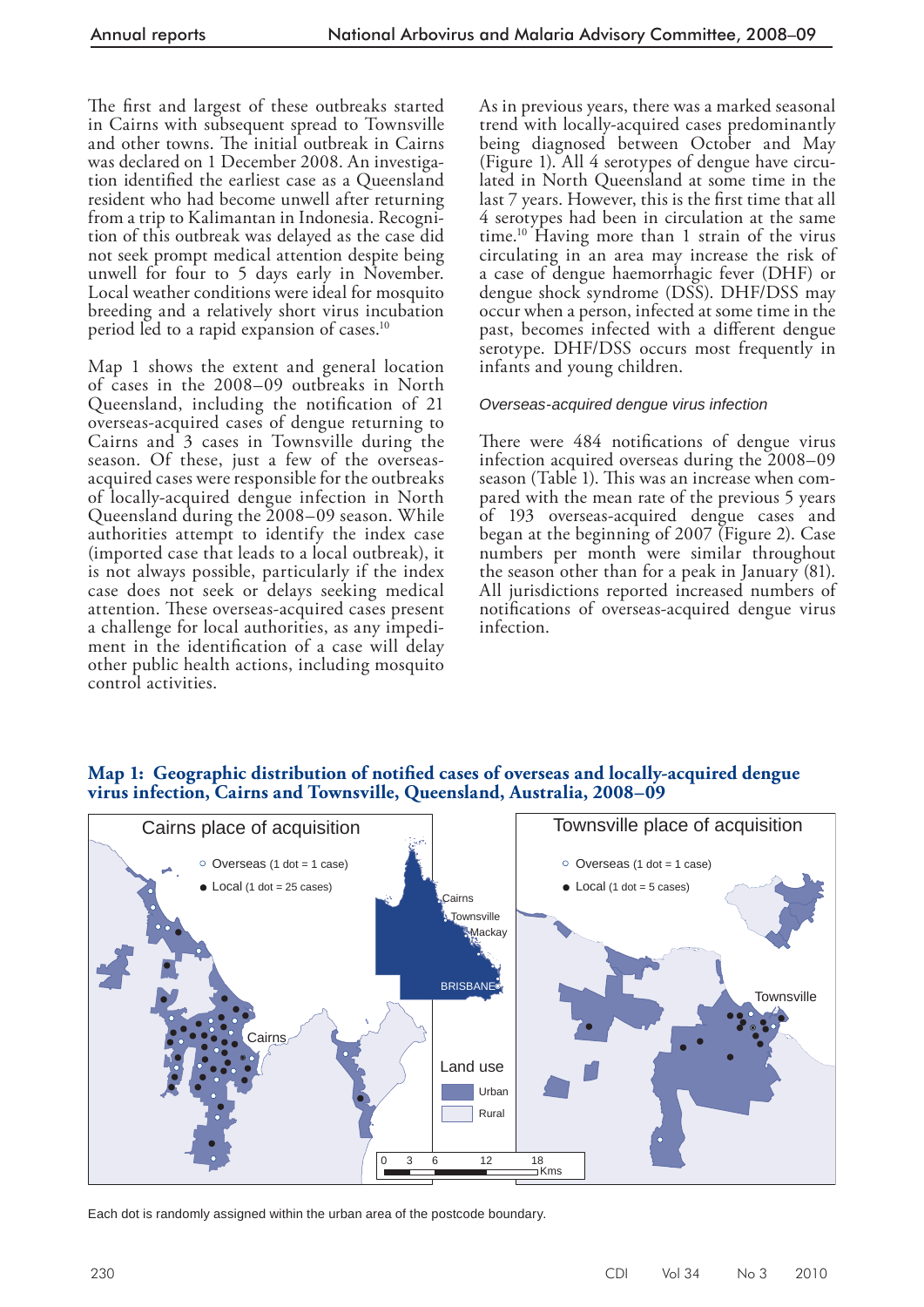

# Figure 1: Number of notified locally-acquired cases of dengue virus infection, Australia, 1 July 2003 to 30 June 2009, by serotype

 Country of acquisition was available for 132 (27%) cases of overseas-acquired dengue reported to NNDSS (Table 4). Indonesia (including Bali) was reported for 32 (7%) cases and involved 3 dengue serotypes. Twenty-four other destinations were identified by cases, which reflect the worldwide distribution of dengue virus infection. The infecting DENV serotype was determined for 105 (22%) of the 484 overseas-acquired dengue cases of which DENV serotype 4 (35) was the most frequently reported.

#### *Japanese encephalitis virus infections*

There was 1 case of JEV infection notified by New South Wales in Australia in 2008–09. The case was a male in his 20s who reported recent travel to Japan (personal communication: NSW Health). Prior to this notification, the last JEV infection notification was reported by Queensland in February 2004 when a 66-year-old male acquired JEV in Papua New Guinea.<sup>11</sup> There were no cases of locally-acquired JEV infection notified

| <b>Country of acquisition</b> | <b>Total</b> | <b>Dengue serotype</b> |         |                    |         |         |  |  |  |
|-------------------------------|--------------|------------------------|---------|--------------------|---------|---------|--|--|--|
|                               |              | <b>Untyped</b>         | Virus 1 | Virus <sub>2</sub> | Virus 3 | Virus 4 |  |  |  |
| Indonesia                     | 32           | 20                     |         | 5                  | 5       | っ       |  |  |  |
| Thailand                      | 19           | 12                     |         |                    | 6       |         |  |  |  |
| East Timor                    | 12           | 8                      |         | O                  |         |         |  |  |  |
| Fiji                          | 11           |                        |         |                    |         |         |  |  |  |
| Tonga                         | 11           |                        |         |                    |         |         |  |  |  |
| Vanuatu                       |              |                        |         |                    |         | 3       |  |  |  |
| Samoa                         |              |                        |         |                    |         | 5       |  |  |  |
| Papua New Guinea              | 6            |                        |         |                    |         |         |  |  |  |
| Other country                 | 27           | 12                     | 4       | 2                  | 5       |         |  |  |  |
| Country not listed            | 352          | 311                    | 15      | 6                  | 9       | 11      |  |  |  |
| Total                         | 484          | 379                    | 25      | 14                 | 31      | 35      |  |  |  |

#### **Table 4: Serotype and country of acquisition of overseas-acquired dengue notifications, Australia, 1 July 2008 to 30 July 2009**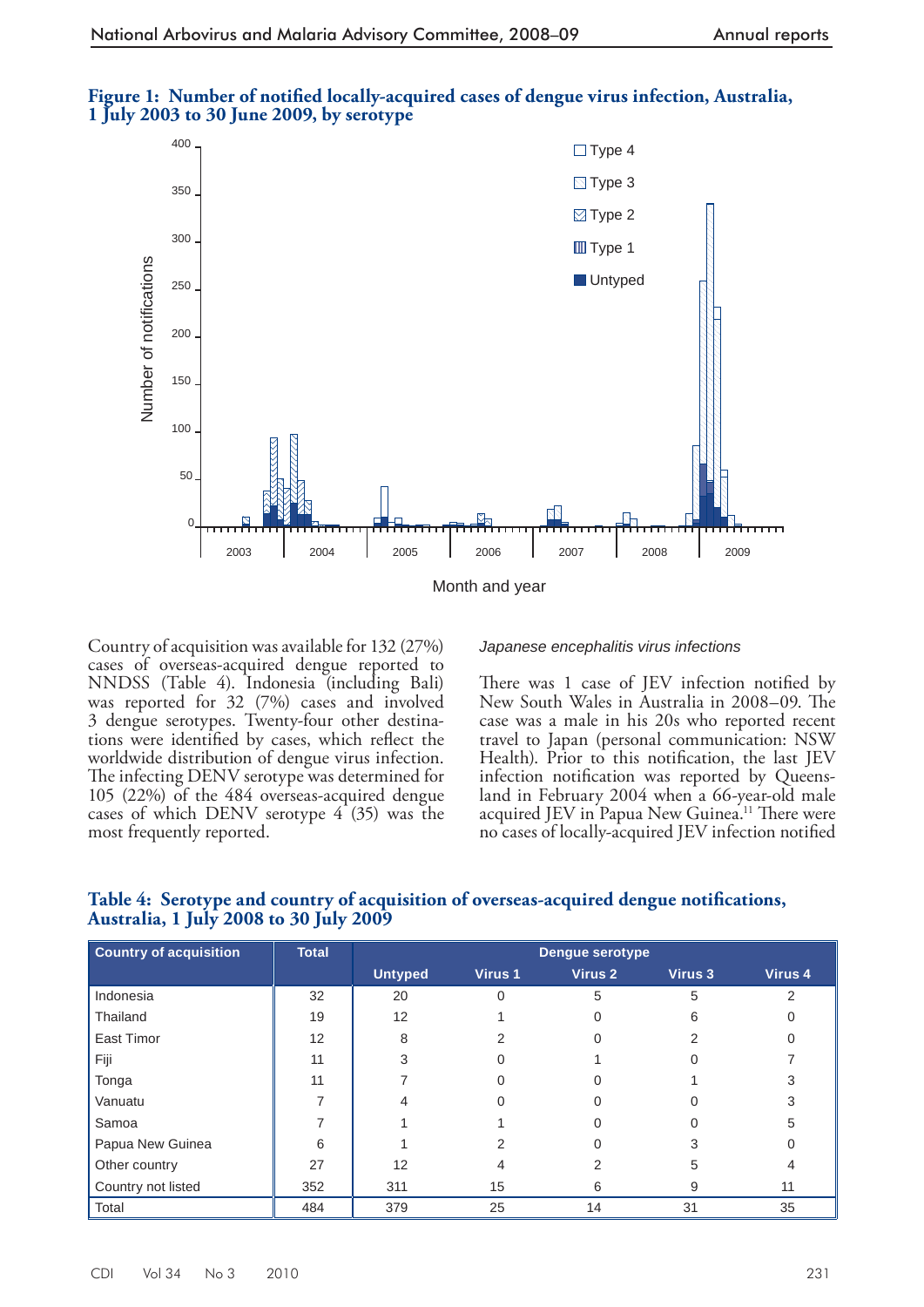# Figure 2: Number of notified overseas-acquired cases of dengue virus infection, Australia, 1 July 2003 to 30 June 2009, by state or territory



to NNDSS in Australia during 2008–09. The last case of locally-acquired JEV infection was reported in 1998.<sup>12</sup>

#### *Kunjin virus infection*

There were 3 locally-acquired human cases of KUNV infection reported in Australia during 2008–09. Two cases were from Queensland and a single case was from the Northern Territory.

#### *Murray Valley encephalitis virus infection*

There were 4 notifications of locally-acquired MVEV in Australia resulting in 2 deaths during 2008–09. Two MVEV cases were notified from Western Australia, with 1 case in Broome in March 2009 and 1 case in Port Hedland in May 2009.

The 2 fatal cases of MVEV infection were reported from the Northern Territory. The first case was a long term resident from the Batchelor area in March 2009 and the other was a Queensland resident holidaying at Channel Point in May 2009. Health warnings were given both before and after the cases, with warnings based on vector numbers, rainfall, historical risk periods and/or detections of seroconversions in sentinel chicken flocks.

#### **Sentinel chicken fl avivirus surveillance programs**

The sentinel chicken program is designed to detect flavivirus activity in Western Australia, New South Wales, Victoria and the Northern Territory. The program aims to provide early warning of the endemic arboviruses MVEV and KUNV, as well as exotic arboviruses such as JEV.<sup>13</sup> A public health response or warning can be implemented when chickens from a flock develop new antibodies to a flavivirus of interest. These warnings advise residents of the need to take added precautions to avoid mosquito bites and may be used to direct mosquito management programs. Chickens are replaced at least annually and more frequently if birds die or large proportions seroconvert. The flocks are well positioned to detect flavivirus activity and provide a timely and accurate indication of risk to people.<sup>14</sup> The location of sentinel chicken sites during 2008–09 is shown in Map 2.

## *Northern Territory*

Sentinel chicken flocks in the Northern Territory are maintained, bled and analysed for flavivirus antibodies in a combined program between the Northern Territory Department of Health and Families, the Northern Territory Department of Primary Industry, Fisheries and Mines (DPIFM), and volunteers.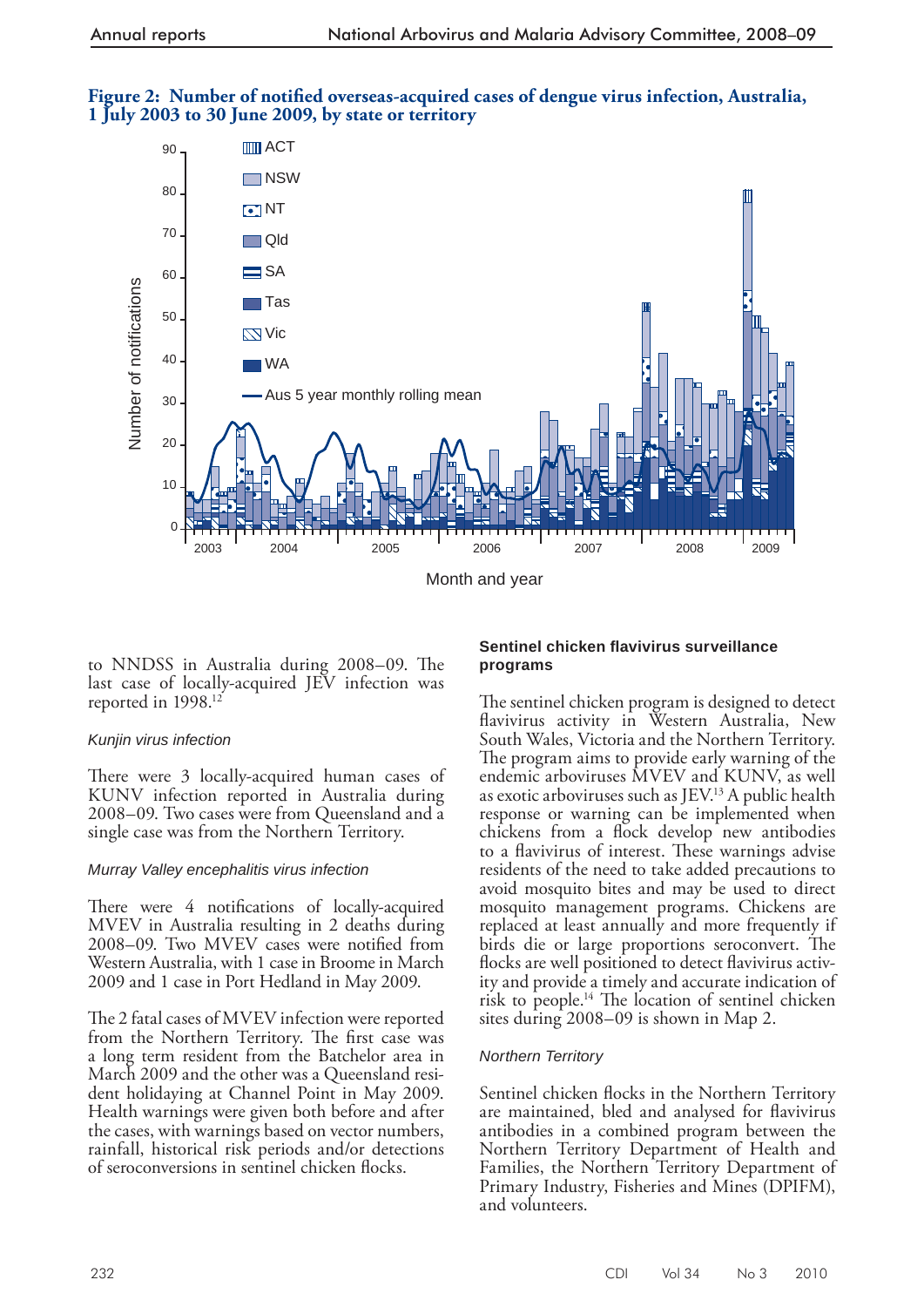

## **Map 2: Sentinel chicken testing sites, Australia, 2008–09**

Sentinel chicken flocks are presently located at Leanyer, Howard Springs, Coastal Plains Research Station, Katherine, Nhulunbuy, Tennant Creek, Jabiru, Alice Springs (2), Nathan River, and Alyangula (Map 2). DPIFM officers or volunteers usually bleed flocks once a month and the samples are tested for antibodies to MVEV and KUNV.

 In the 2008–09 season, MVEV activity was detected in the flocks at Howard Springs in May, Leanyer in May, Adelaide River in March and May, Nhulunbuy in January and June, Katherine in December, February, March and April, Tennant Creek in February and March, Jabiru in March and Nathan River in January, March and April. It was notable that during the 2008–09 MVEV season, unusually large numbers of chickens seroconverted to MVEV in a number of flocks including Coastal Plains, Katherine and Tennant Creek, indicating widespread and relatively high virus activity in the Top End and as far south as Tennant Creek. However, there was no seroconversion to either MVEV or KUNV in the Alice Springs flocks. This reflected relatively dry weather conditions and the present lack of the Ilparpa wetland during summer after drainage

provisions were installed in 2001–02, whereby excess effluent is being pumped to a site for injection into an aquifer rather than routinely released into the wetland. The Jabiru, Nathan River and Katherine flock were not bled in May or June, and the Leanyer, Coastal Plains and Tennant Creek flocks were not bled in June, generally because appreciable numbers of chickens had already seroconverted. The Howard Springs chickens were not bled between August 2008 and March 2009 due to operational problems, and the Robinson River chickens were only bled once in July 2008. The Robinson River flock will no longer be part of the flavivirus surveillance program.

 KUNV activity occurred in all Northern Territory regions except in the Alice Springs region, where chickens seroconverted to a flavivirus that could not be further identified. Seroconversions to KUNV occurred between January and May 2009. Seroconversions to both MVEV and KUNV were the highest this year since the current sentinel chicken program started in 1992–93. Most of the MVEV and KUNV seroconversions occurred in March, notably around the same time as the first human case of MVEV in the Northern Territory.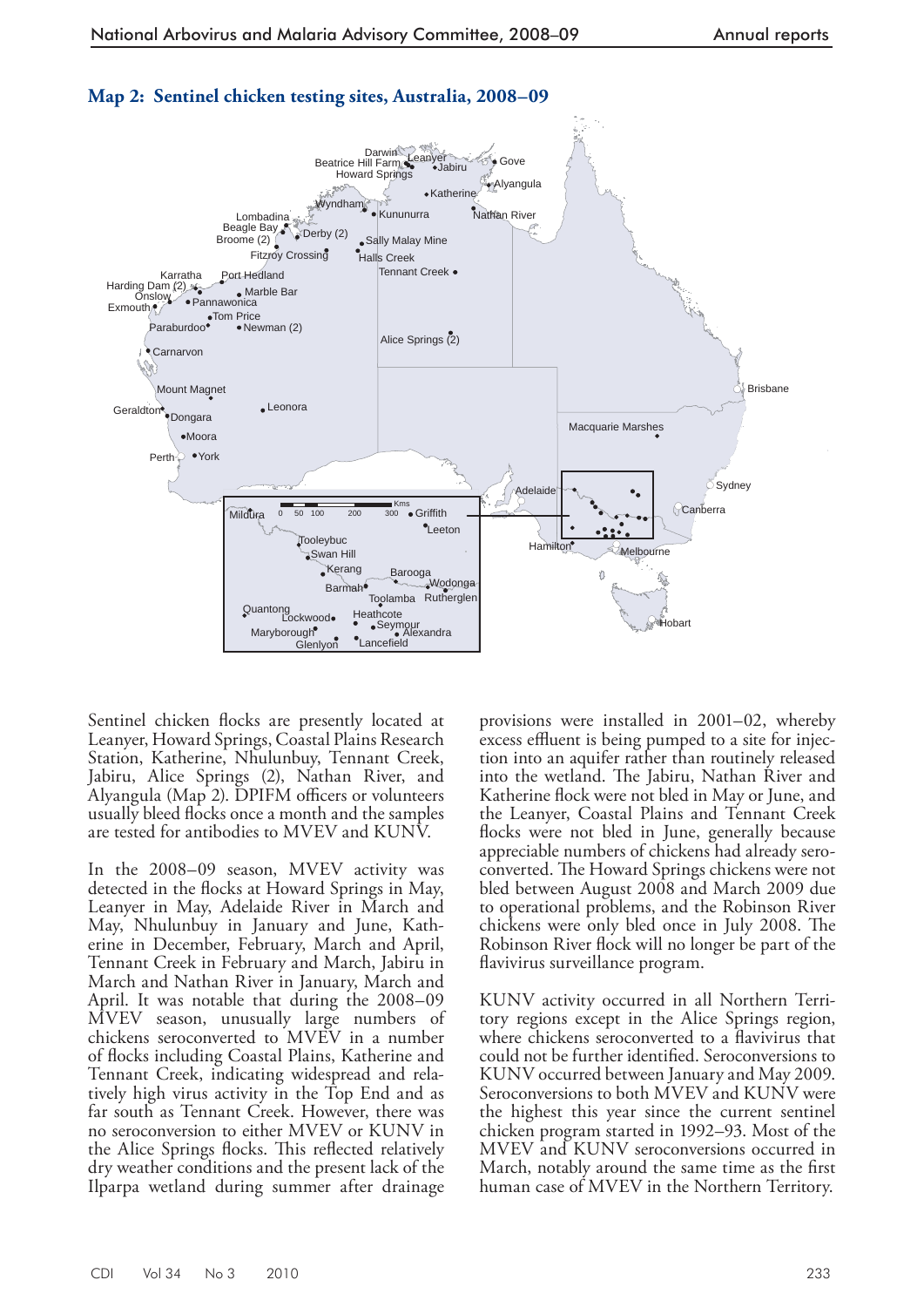Northern Territory sentinel chicken surveillance indicated that during the 2008–09 season, MVEV was wide-spread in the Northern Territory as far south as Tennant Creek, with large numbers of chickens seroconverting to MVEV, and all flocks except Alyangula and the Alice Springs flocks showing seroconversions. The absence of MVEV seroconversions around Alyangula over the last 3 years indicate that the Alyangula locality is not conducive to MVEV transmission, probably as a result of relatively low numbers of the principle vector and the lack of a nearby wetland and associated birds. There have been no seroconversions to MVEV in the Alice Springs flocks since 2001–02, when the Ilparpa swamp was drained. Health warnings were issued throughout the main MVEV risk period between January and June 2009.

## *Western Australia*

The Arbovirus Surveillance and Research Laboratory (ASRL) at The University of Western Australia, on behalf of the Western Australian Department of Health, undertakes the flavivirus sentinel chicken program in Western Australia. Many state and local government authorities and community volunteers also take part in the program. Thirty sentinel chicken flocks (of up to 12 chickens) are located at major towns and communities in the Kimberley, Pilbara, Gascoyne, Goldfields, Midwest and Central Coastal regions of Western Australia (Map 2). Blood samples are collected from the chickens by environmental health officers or trained volunteers at fortnightly intervals during the peak MVEV risk season (December to June). At other times of the year, monthly blood samples are collected, unless prolonged flavivirus activity warrants continued fortnightly sampling. Samples are transported to the ASRL where they are tested for antibodies to flaviviruses using an epitope blocking ELISA.<sup>15</sup>

The passage of Tropical Cyclone Billy in the northern Kimberley region in December caused heavy rain and flooding. Above average rainfall was recorded across most of the Kimberley, Pilbara, Interior and southern Goldfields. Successive tropical cyclones and low pressure systems caused further rainfall and flooding in northern Western Australia in January, February and March. The west Pilbara was particularly affected in February, and the eastern Pilbara received heavy rainfall in March. Conditions were generally dry in northern Western Australia between April and June 2009.

 A total of 4,067 serum samples from the 30 sentinel chicken flocks were tested for antibodies to flaviviruses during 2008-09.<sup>16</sup> Seroconversions were detected in 247 (6.1%) of the samples. Two MVEV seroconversions detected at Onslow

in the Pilbara region in July and August 2008 were associated with activity extending from the 2007–08 wet season. The first activity associated with the 2008–09 wet season occurred in February 2009, when MVEV was detected at Kununurra in the north-east Kimberley region, Halls Creek and Sally Malay mine in the south-east Kimberley region, Fitzroy Crossing in the West Kimberley region, and a couple of weeks later at Harding Dam in the Pilbara region. KUNV activity was also detected in February, when 2 seroconversions to KUNV were detected at Marble Bar, in the Pilbara region. Widespread MVEV activity continued, and was ultimately detected at all locations where sentinel chickens were in place in the Kimberley, Pilbara and Gascoyne regions. The level of MVEV activity was very high in 2008–09, with 108 MVEV seroconversions in the Kimberley, 99 in the Pilbara and four in the Gascoyne region. Overall, the level of MVEV activity was substantially higher than the previous season, and was almost as high as 2000, when there was widespread activity of MVEV and 11 clinical cases, including 9 cases of encephalitis. 17 Despite the high level of MVEV activity, no seroconversions to MVEV were detected south of the Gascoyne region. In contrast, the level of activity of KUNV was relatively low, and activity of KUNV was not detected south of Newman. A small proportion of unidentified flavivirus infections were detected at several locations in the Kimberley and Pilbara regions, possibly due to activity of other flaviviruses that have previously been isolated from mosquitoes collected in northern Western Australia.

## *New South Wales*

The NSW Arbovirus Surveillance and Mosquito Monitoring program at the Institute of Clinical Pathology and Medical Research undertakes the New South Wales sentinel chicken program. The 2008–09 season began on 2 October 2008 and ended on 12 April 2009. A total of 1,509 samples were received from 6 sentinel chicken flocks in New South Wales over a 7-month period in 2008–09. The sentinel chicken flocks were located at Bourke, Deniliquin, Griffith, Leeton, Macquarie Marshes and Menindee (Map 2). There were no seroconversions to MVEV or KUNV.<sup>18</sup> A description of the bleeding method of the chickens and the testing regime is outlined in the 2003–2004 New South Wales Arbovirus Surveillance Program annual report.<sup>19</sup>

## *Victoria*

The Victorian Department of Primary Industry on behalf of the Victorian Department of Health undertakes the Victorian sentinel chicken program.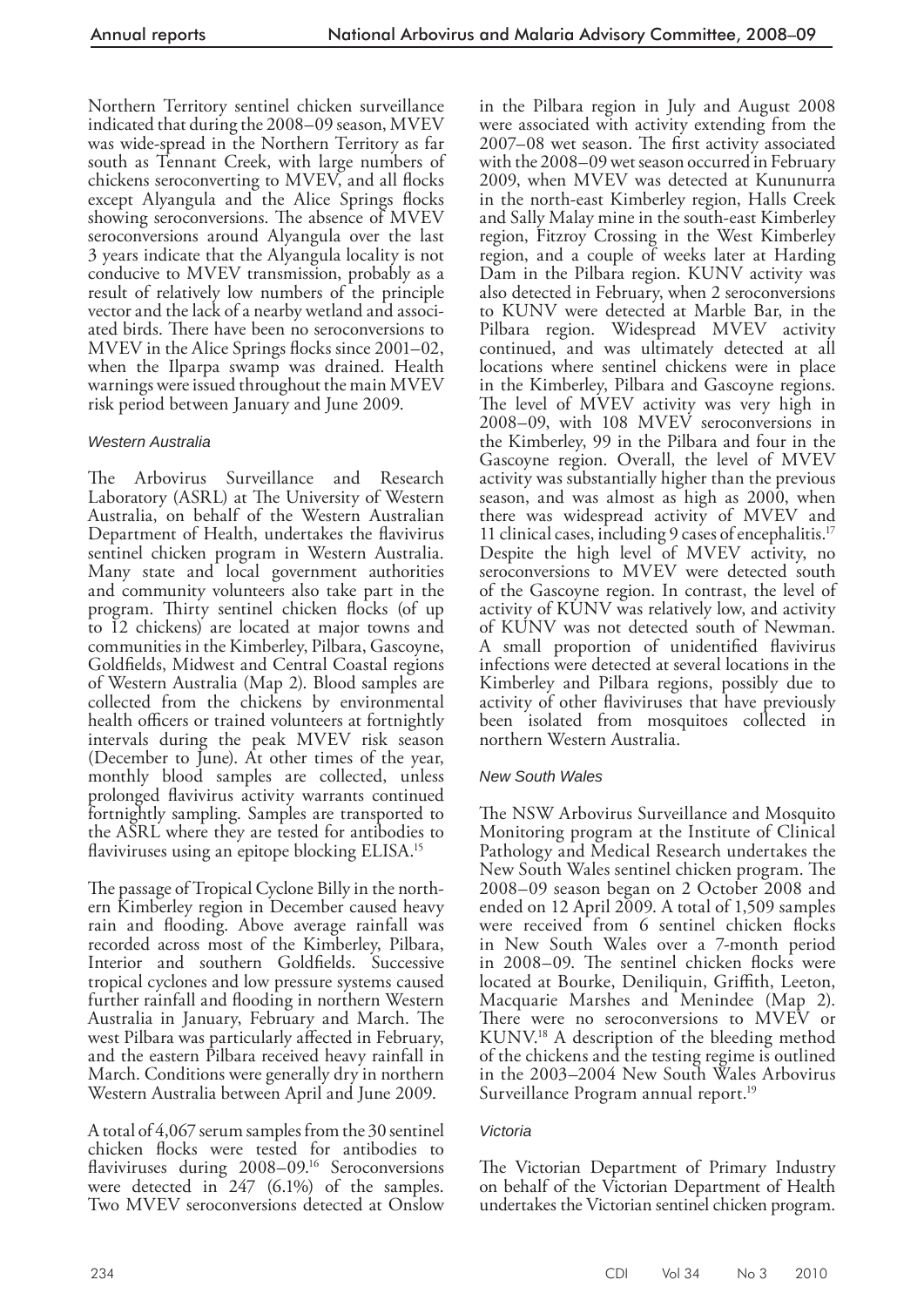The program received 6,160 samples from the 10 sentinel chicken flocks in Victoria during the season (Map 2). There were no seroconversions to  $MVEV$ or KUNV. Detection of MVEV activity in Victoria during March and April 2008 prompted the addition of 9 sites to test weekly from 1 January 2009 to 30 March 2009 (total tests  $1,620$ ). These sites were across an east/west direction and further south than the established 10 sites in the Murray Valley region. Similarly, no seroconversions were detected (personal communication: Victorian Government Department of Health).

#### **Malaria**

 Malaria is a serious acute febrile illness that is normally transmitted from person to person through the bite of an infected mosquito. It is caused by a protozoan parasite called *Plasmodium* that includes 4 species – *vivax* , *falciparum* , *malariae* and *ovale.* 20 A 5th species, *Plasmodium knowlesi* has been recently identified as a cause of human malaria occurring predominantly throughout South East Asia. Infection with this primate malaria has the potential of being fatal if treatment is not given early in the course of an infection. 21

There were 567 notifications of overseas-acquired malaria during the season 2008–09, representing a rate of 2.6 per  $100,000$  population (Table 1). This was a decrease when compared with the mean rate of the previous 5 years of 3.1 per 100,000 population. There were no reports of locally-acquired malaria. The last outbreak of locally-acquired malaria occurred in North Queensland during  $2002.^{22}$  Notification rates ranged from 1.5 per 100,000 population in South Australia to 9.1 per 100,000 population in the Northern Territory. All jurisdictions reported a decrease in notifications when compared with the previous 5 years, other than in Victoria (1.9 to 2.1 per 100,000 population). Seventy-one per cent of notifications were male, which was consistent with the past 5 years. The highest age specific rate for males of 8.2 per 100,000 and 4.1 per 100,000 population for females was reported in the 20–24 year age group. No deaths from malaria were reported during the 2008–09 season.

The infecting *Plasmodium* species was reported for 96% of malaria notifications during 2008–09 (Table 5). Of these 567 notifications, *P. falciparum* and *P. vivax* were the predominant species. There were no cases of *P. knowlesi* notified to NNDSS during 2008–09.

The country of acquisition of infection was available for  $227$  (40%) cases of malaria reported to NNDSS (Table 6). Papua New Guinea was reported as the country of acquisition by 113 (20%) cases and included both *P. falciparum*  and *P. vivax* species. Twenty-four other destinations were identified by cases. They included India (34), Indonesia (9) and Mozambique (7).

#### **Arbovirus infection (NEC)**

The category Arbovirus infection (NEC) includes notifications of vectorborne infections not elsewhere classified. There were 35 notifications in this category during 2008–09, which was similar when compared with the previous 5 years. Queensland (29) and Victoria (6) accounted for all notified cases. Single notifications were identified as Kokobera and Stratford virus infection.

#### **Other surveillance and research activities**

#### *National Arbovirus Monitoring Program*

The National Arbovirus Monitoring Program (NAMP) monitors the distribution of economically important arboviruses of livestock and their vectors

## Table 5: Overseas-acquired malaria cases, Australia 1 July 2008 to 30 June 2009, by species **and state or territory**

| Plasmodium species       | <b>State or territory</b> |            |           |          |           |          |     |           |             | Type                       |
|--------------------------|---------------------------|------------|-----------|----------|-----------|----------|-----|-----------|-------------|----------------------------|
|                          | <b>ACT</b>                | <b>NSW</b> | <b>NT</b> | Qld      | <b>SA</b> | Tas      | Vic | <b>WA</b> | <b>Aust</b> | $(\overline{\frac{6}{6}})$ |
| Plasmodium falciparum    | 2                         | 41         | 10        | 80       | 11        | 6        | 32  | 49        | 231         | 41                         |
| Plasmodium vivax         | 6                         | 63         | 8         | 94       | 11        | 2        | 73  | 21        | 278         | 49                         |
| Other Plasmodium species |                           |            |           | 6        | 0         |          | 2   | 4         | 22          | 4                          |
| Mixed Plasmodium species | $\Omega$                  | $\Omega$   |           | $\Omega$ | 2         | 0        | 5   | 5         | 13          | 2                          |
| Plasmodium species       | $\Omega$                  | $\Omega$   | $\Omega$  | 20       | 0         | $\Omega$ |     | 2         | 23          | 4                          |
| Total                    | 9                         | 111        | 20        | 200      | 24        | 9        | 113 | 81        | 567         |                            |

New South Wales, Victoria, South Australia, Western Australia, Tasmania and the Northern Territory report mixed species infections per notified case. Queensland and the Australian Capital Territory report 1 notification for each species in a mixed infection.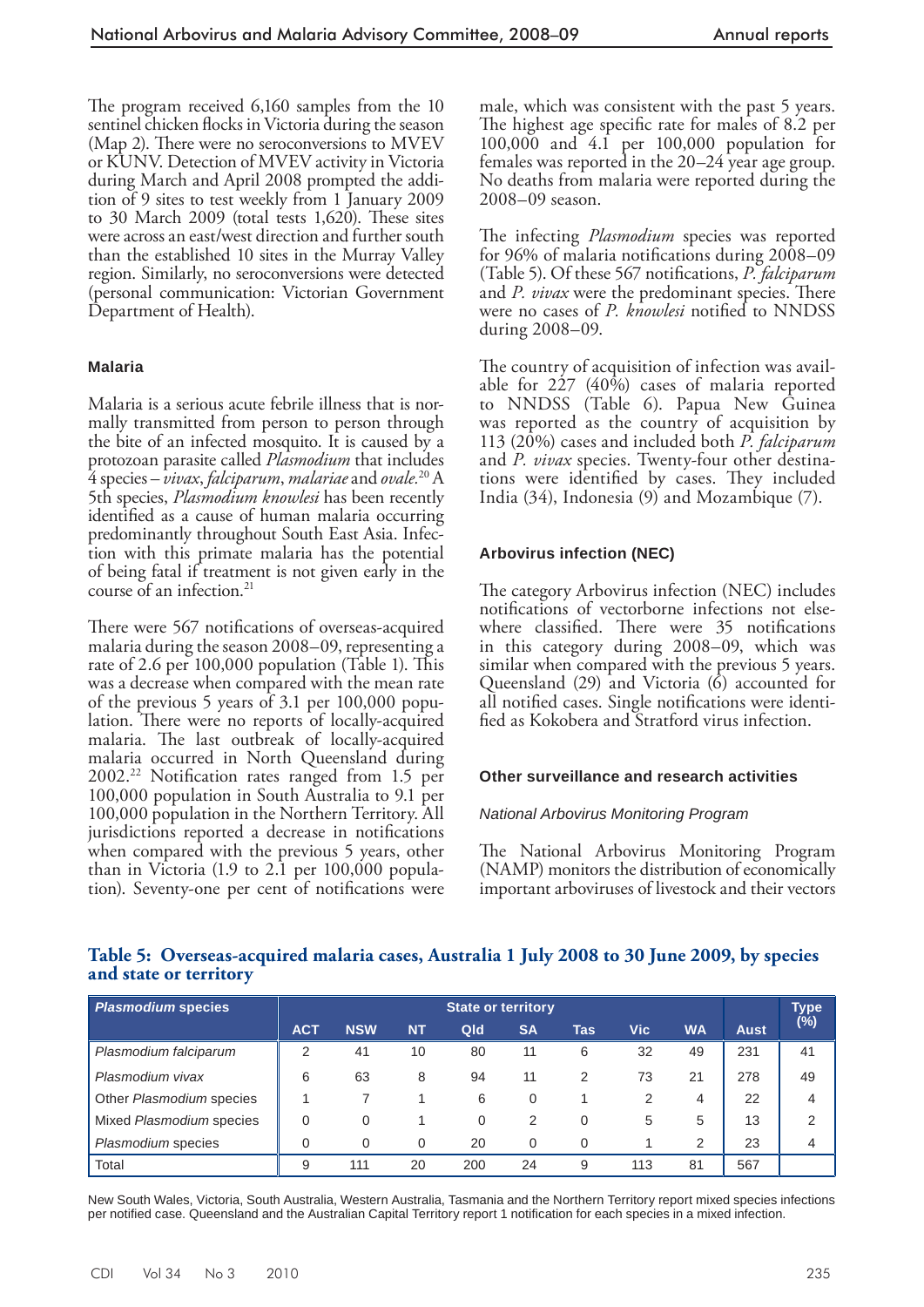| <b>Country of acquisition</b> | <b>Total</b> | <b>Plasmodium species</b> |                   |              |                                                     |                                                     |  |  |  |  |  |
|-------------------------------|--------------|---------------------------|-------------------|--------------|-----------------------------------------------------|-----------------------------------------------------|--|--|--|--|--|
|                               |              | <b>Not specified</b>      | <b>Falciparum</b> | <b>Vivax</b> | <b>Other</b><br><b>Plasmodium</b><br><b>species</b> | <b>Mixed</b><br><b>Plasmodium</b><br><b>species</b> |  |  |  |  |  |
| Papua New Guinea              | 113          | 6                         | 31                | 73           |                                                     |                                                     |  |  |  |  |  |
| India                         | 34           |                           |                   | 33           |                                                     | 0                                                   |  |  |  |  |  |
| Indonesia                     | 9            |                           |                   | 4            |                                                     |                                                     |  |  |  |  |  |
| Mozambique                    |              |                           |                   |              |                                                     |                                                     |  |  |  |  |  |
| Other country                 | 64           |                           | 46                | 15           |                                                     |                                                     |  |  |  |  |  |
| Country not listed            | 340          | 16                        | 144               | 153          | 19                                                  | 8                                                   |  |  |  |  |  |
| Total                         | 567          | 23                        | 231               | 278          | 22                                                  | 13                                                  |  |  |  |  |  |

## Table 6: Overseas-acquired malaria cases, Australia, 1 July 2008 to 30 June 2009, by country **of acquisition and species**

in Australia. Important arboviruses include bluetongue, Akabane and bovine ephemeral fever and are further described in the NAMP 2008–2009 annual report. NAMP is jointly funded by its primary beneficiaries, including the cattle, sheep and goat industries and the state, territory and Australian governments. 23

## *Northern Australia Quarantine Strategy*

The Australian Quarantine and Inspection Service Northern Australia Quarantine Strategy continues to undertake limited surveillance for transmission of JEV in the Torres Strait and mainland Australia. A sentinel pig herd at Injinoo airport near Bamaga in Cape York, Queensland has not shown any serological evidence of mainland transmission since early 2004.<sup>24</sup>

## *Torres Strait Mosquito Elimination Program*

The mosquito *Ae. albopictus*, which is exotic to Australia, was found on the outer islands of Torres Strait in April 2005.<sup>25</sup> If this mosquito establishes in Australia it will increase the number and spread of mosquitoes capable of transmitting dengue and chikungunya as well as becoming a new serious pest mosquito. Since 2005, the Australian Government has provided funding to Queensland Health towards a mosquito elimination program in the Torres Strait. The initial aim of the program was to eliminate *Ae. albopictus* from the Torres Strait islands. The development and implementation of a program based on the 'cordon sanitaire' approach (a barrier designed to prevent a disease or other undesirable condition from spreading) around Thursday and Horn islands was initiated in May 2008 in an attempt to prevent the spread of *Ae. albopictus* further south, following unsuccessful attempts to eliminate *Ae. albopictus* from the outer islands of the Torres Strait.<sup>26</sup> Multiple incursions of *Ae. albopictus* into the Torres Strait had likely occurred and resulted from human

activity or traffic moving these mosquitoes around the Torres Strait. In May 2009, the Australian Government agreed to provide further funding to Queensland Health over 4 years, to continue support towards the Torres Strait Health Protection Strategy mosquito program.<sup>27</sup> The focus of the program is surveillance and control of *Ae. albopictus* in the Torres Strait and prevention of the spread of *Ae. albopictus* from the Torres Strait to mainland Australia.

#### *Enhancing emerging zoonotic disease surveillance data from animals*

 In light of worldwide animal and human health crises such as severe acute respiratory syndrome, the pandemic influenza ( $H1N1$ ) 2009 and Nipah virus, the need for an interdisciplinary approach to emerging and re-emerging zoonoses is gaining significant international recognition. Samples currently collected in Australia from wildlife are only analysed for a limited number of diseases such as avian influenza or Newcastle disease.

The Australian Government Department of Agriculture, Fisheries and Forestry funded a pilot project in the 2008–2009 financial year to determine how surveillance of zoonotic infections in animals can add to the understanding of the epidemiology of emerging zoonoses in humans, using MVEV as a model. Project partners, which reflect the 'One Health' philosophy, include the Australian Government Department of Health and Ageing, the Australian Wildlife Health Network and Animal Health Australia.

Initial findings of this report (which is to be published in *Vector-Borne and Zoonotic Diseases* ) support the use of chickens for surveillance, and also recommend the use of young cattle and horses for general MVEV surveillance. Eastern grey kangaroos also showed a high prevalence of antibody to MVEV, making them a potential source for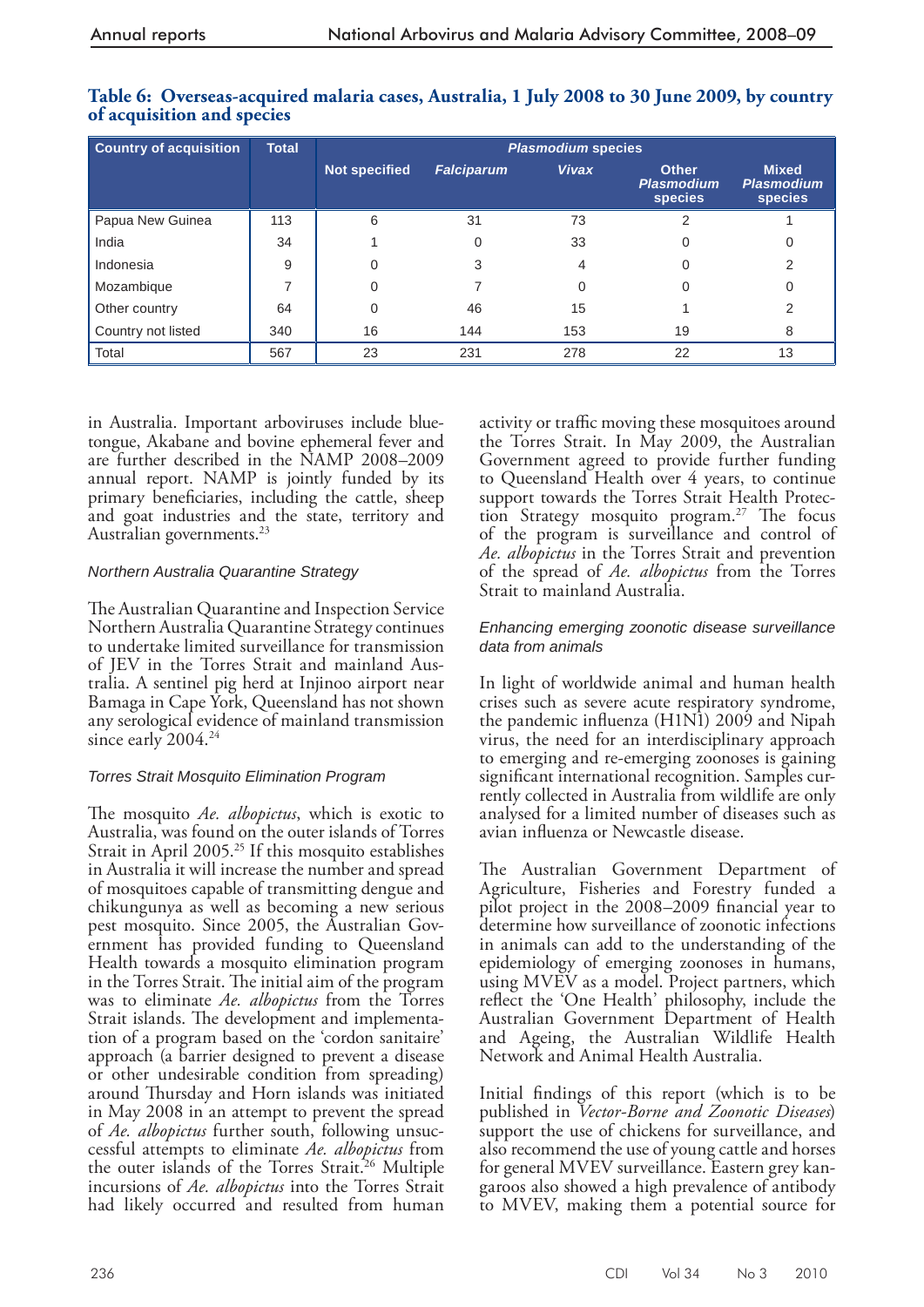monitoring outbreaks and retrospectively determining the extent of an outbreak (personal communication: Australian Government Department of Agriculture, Fisheries and Forestry).

## **Discussion**

This report summarises the surveillance of nationally notifiable mosquito-borne disease in Australia for 1 July 2008 to 30 June 2009. Of particular concern were the outbreaks of locally-acquired dengue infection in North Queensland and the occurrence of fatal human cases of MVEV infection in the Northern Territory.

 Australia experienced several outbreaks of locallyacquired dengue virus infections involving all 4 serotypes in Queensland from 1 July 2008 to 30 June 2009. It is important to rapidly diagnose the disease in returning residents and tourists to prevent local spread in North Queensland. Queensland health authorities are experienced in responding to outbreaks of the disease and implemented the Dengue Fever Management Plan. A major focus of the response was raising public awareness of the need to take responsibility for reducing mosquito breeding opportunities around homes, and for those people living in areas where dengue fever was known to occur to seek medical advice if feeling unwell. Control measures also included spraying known mosquito breeding sites with insecticide. People were encouraged to avoid dengue infection by taking measures to prevent mosquito bites. This included using insect repellent, wearing long sleeve clothing and reducing mosquito breeding sites by ensuring that pools and other receptacles of water are not available in and around the home.

 Outbreaks of dengue in North Queensland are not unprecedented; in 2003–04 there were over 800 cases of locally-acquired dengue reported in Queensland and in 1998 nearly 500 cases of dengue serotype 2 were recorded.<sup>10</sup> By comparison, the  $2008-09$  outbreaks of all 4 serotypes affected several locations with over 1,000 dengue cases in a short period and represented the largest reported annual number of cases in recent times.<sup>10,28</sup> Much of the increase in overseas-acquired dengue virus infections over the past few years can be attributed to an increase in disease activity in the Asia–Pacific region. The World Health Organization has warned of a spreading threat of dengue outbreaks in the Asia–Pacific region. This threat has been recognised in the publication of a regional strategic plan.<sup>29</sup>

 Authorities are concerned that the more severe forms of the disease, DHF/DSS may eventuate as outbreaks of multiple serotypes of dengue

continue to occur in North Queensland. DHF/ DSS may occur when a person, infected at some time in the past, becomes infected with a different dengue serotype. As a result, NAMAC is considering the feasibility of the eradication of the *Ae. aegypti* mosquito from North Queensland.

The main way of preventing and controlling the further spread of dengue fever is to control the vector *Ae. aegypti* through environmental management (e.g. eliminating larval habitats) and/or insecticide application. Mosquito control strategies will continue to evolve but must now take account of the recent drought conditions that has led to water storage vessels increasingly being used across Australia. If vessels such as water tanks are not mosquito 'proof' then there is the potential for increased mosquito breeding and mosquito-borne diseases such as dengue. 30 Water tanks in Australia built to Australian standards and maintained to that standard will not allow mosquito breeding because of the mosquito proofing at access points. However, poorly maintained water tanks may quickly become a suitable site for mosquito breeding.

 Malaria and dengue, although almost completely preventable, remain a significant risk to travellers overseas despite warnings and other travel advice. Travellers continue to acquire malaria and dengue infections. The main way to minimise the risk of infection is to avoid being bitten by mosquitoes through the application of personal prevention measures. Travellers are encouraged to consider the information available on the Smartraveller travel health web site and to seek a doctor's advice prior to travel.

MVEV activity in the sentinel chicken flocks in northern Western Australia and the Northern Territory both led to public health actions in the form of media releases to warn the public of potential infection and other prevention strategies. These warnings started prior to the human cases of MVEV infection during the season and demonstrate that sentinel chicken surveillance provided public health authorities forewarning of virus activity.

The limitations of surveillance data used in this report are referred to in detailed notes on the interpretation of NNDSS, which are available in the 2008 NNDSS annual report.<sup>1</sup> A specific limitation of the data used in this report relates to the virological testing, which is required to distinguish alphavirus disease from other causes of arthritis. The alphavirus infections notified to NNDSS each season are based on laboratory definitive evidence only and assumes a clinically compatible arthritic infection. A case can still be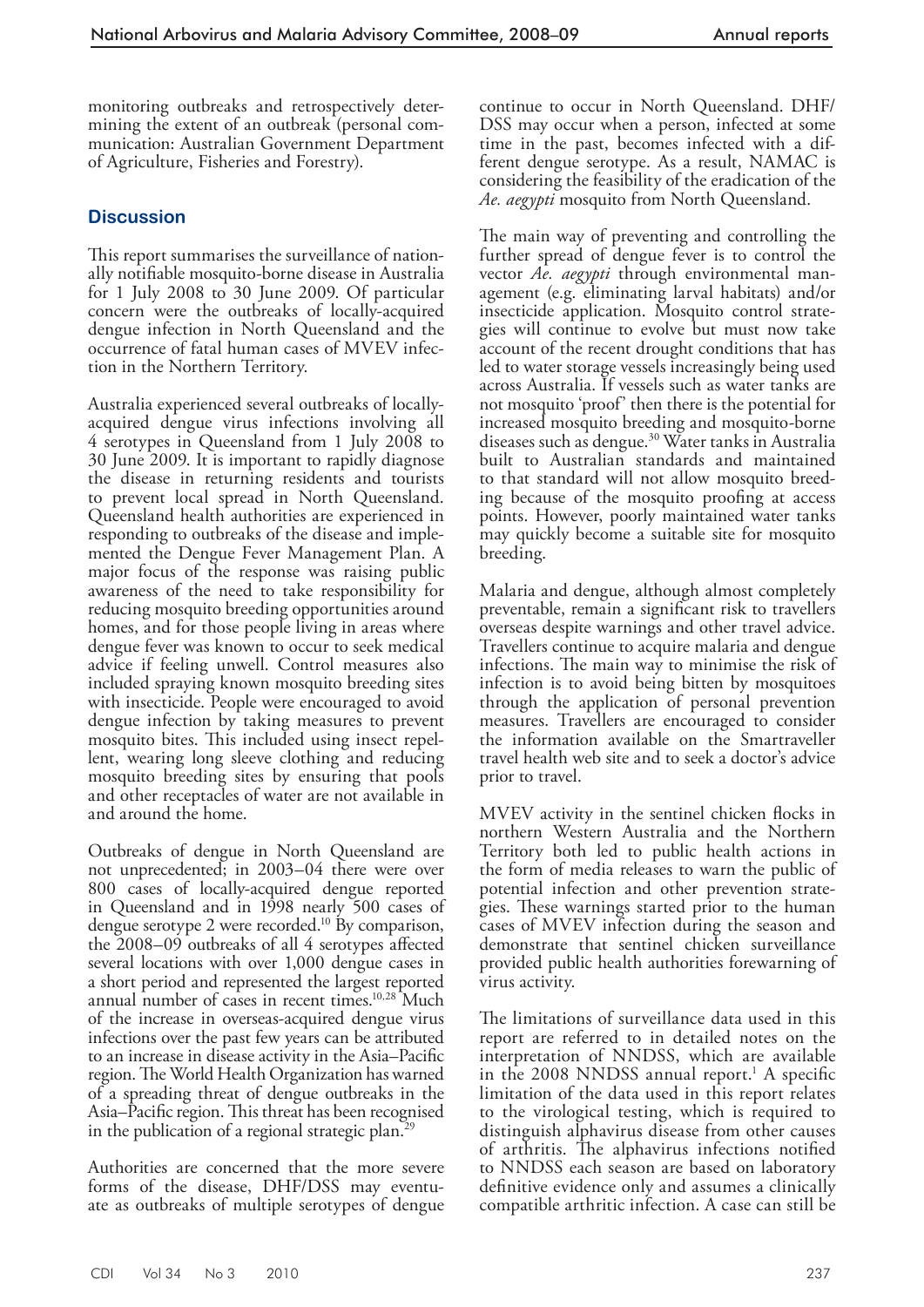notified when clinical illness may not be consistent with the diagnosis of alphavirus infection. Furthermore, false positive reactions are an issue in the serological diagnosis of some arboviral infections and cross-reacting IgM can occur, particularly with flavivirus infections. Following some infections, particularly alphaviruses and flaviviruses, IgM antibodies can persist for long periods and should be interpreted as presumptive evidence of recent infection.<sup>31</sup> The Case Definitions Working Group of the Communicable Diseases Network Australia is reviewing this issue. Human surveillance for alphavirus infection enables local authorities to implement public health action and manage local disease outbreaks, but does not necessarily provide a reliable indication of the true incidence of a disease.

Another limitation on the findings of this report relates to place or country of acquisition of infection. This information is currently not available for all notifications due to system limitations. The Northern Territory, Queensland, Victoria, and Tasmania are the jurisdictions able to provide place of acquisition details to NNDSS.

 Surveillance and reporting systems for arbovirus disease and malaria encompassing humans and animals provides information to assist in the detection, management and control of real or potential outbreaks in Australia. The surveillance of these diseases contributes to the preparation for and prevention of outbreaks, implementation of response measures to control outbreaks, and enables NAMAC to provide advice on the strategic approaches for the management of arbovirus disease and malaria.

## **Acknowledgements**

The National Arbovirus and Malaria Advisory Committee members are (in alphabetical order): Bart Currie, Peter Dagg, Peter Daniels, Jenny Firman, Gerard Fitzsimmons, Rogan Lee, Mike Lindsay, John Mackenzie, Rodney Moran, Scott Ritchie, Richard Russell, Christine Selvey, David Smith, Peter Whelan, Craig Williams. Jennifer Wall and Phil Wright (Secretariat).

We would also like to thank:

 Alison Milton, Dougald Knuckey, Jennie Hood of the Office of Health Protection, Australian Government Department of Health and Ageing

 State and territory public health communicable disease surveillance managers

Sentinel reports were provided by:

 Cheryl Johansen and technical staff of the Arbovirus Surveillance and Research Laboratory and the Mosquito-Borne Disease Control Branch, Western Australian Department of Health

The New South Wales Arbovirus Surveillance and Mosquito Monitoring Program, Institute of Clinical Pathology and Medical Research, University of Sydney and Westmead Hospital

 Peter Whelan of the Northern Territory Department of Health and Families, and Lorna Melville, Northern Territory Department of Primary Industry, Fisheries and Mines

## **Author details**

Gerard J Fitzsimmons<sup>1</sup> Phil Wright<sup>1</sup> Cheryl A Johansen<sup>2</sup> Peter | Whelan<sup>3</sup>

- 1. Zoonoses, Foodborne and Emerging Infectious Diseases, Office of Health Protection, Australian Government Department of Health and Ageing, CANBERRA, Australian Capital Territory
- 2. Arbovirus Surveillance and Research Laboratory, Discipline of Microbiology and Immunology, The University of Western Australia, Western Australia
- 3. Medical Entomology, Communicable Disease Control, Department of Health and Families, Northern Territory

Corresponding author: Mr Gerard Fitzsimmons, Zoonoses, Foodborne and Emerging Infectious Diseases, Office of Health Protection, Australian Government Department of Health and Ageing, GPO Box 9848, MDP 14, CANBERRA, ACT 2601. Telephone: +61 2 6289 2748. Facsimile: +61 2 6289 2500. Email: Gerard. Fitzsimmons@health.gov.au

## **References**

- 1. NNDSS Writing Group. Australia's notifiable disease status, 2008: annual report of the National Notifiable Diseases Surveillance System. *Commun Dis Intell* 2010;34(3):157–224.
- 2. Russell RC, Dwyer DE. Arboviruses associated with human disease in Australia. *Microbes Infect*  2000;2(14):1693–1704.
- 3. Medical Entomology, Centre for Disease Control, Department of Health and Families, Northern Territory. *Medical Entomology Annual Report 2008/09.* Darwin: Department of Health and Families, Northern Territory; 2009.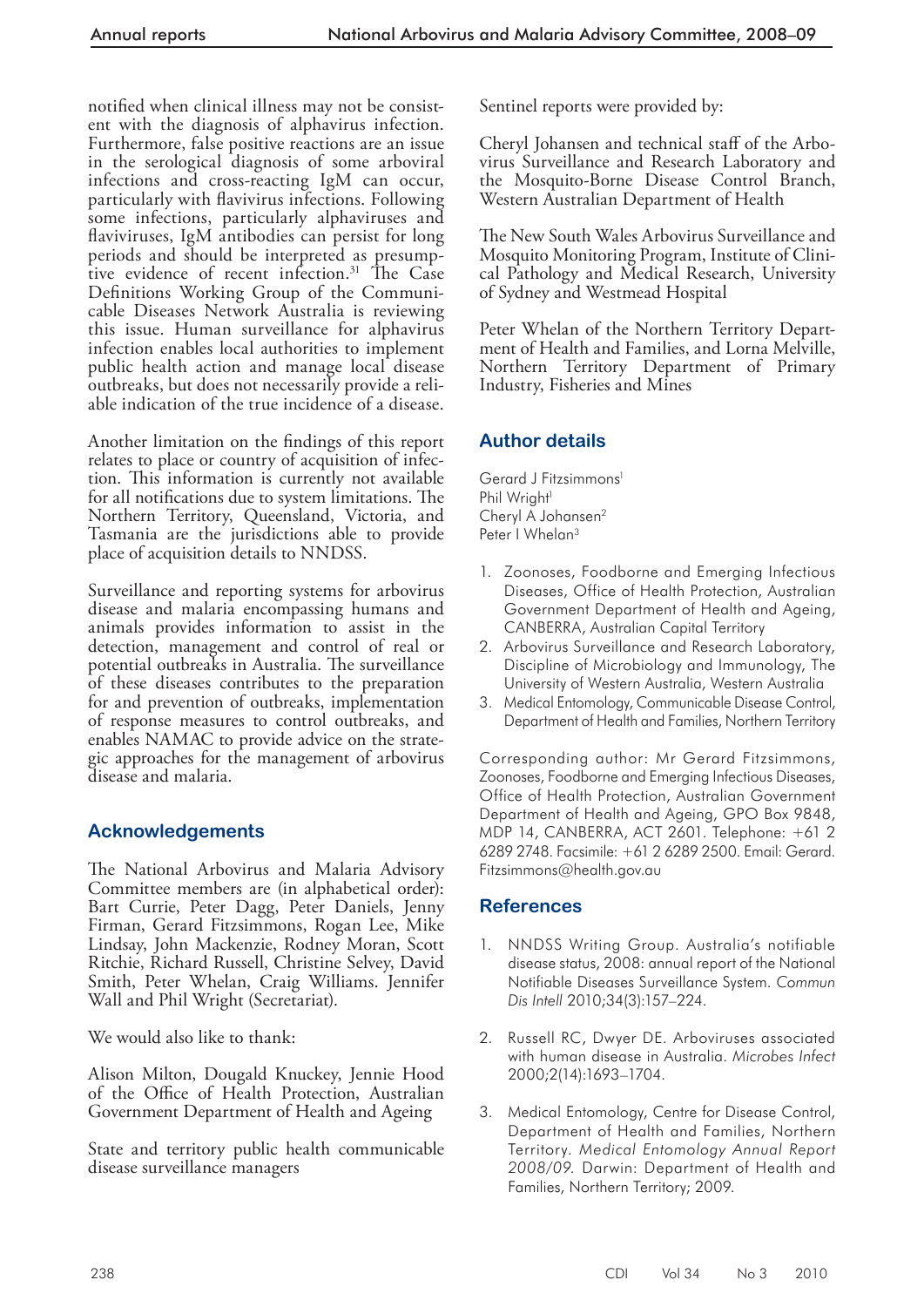- 4. Parida MM, Santhosh SR, Dash PK, Lakshmana Rao PV. Rapid and real-time assays for detection and quantification of chikungunya virus. *Future Virol* 2008;3(2):179–192.
- 5. Harrington S, Lindsay MD, Douglas A. *Christmas Island and Cocos (Keeling) Islands, Indian Ocean: Mosquito fauna and mosquito-borne disease risk assessment and management recommendations.*  FINAL REPORT of investigations undertaken in 2007–08: Public Health Division, Western Australian Department of Health; 2009.
- 6. van den Hurk AF, Hall-Mendelin S, Pyke AT, Smith GA, Mackenzie JS. Vector competence of Australian mosquitoes for chikungunya virus. *Vector Borne Zoonotic Dis* 2010;10(5):489–495.
- 7. National Health and Medical Research Council. *The Australian Immunisation Handbook* 9th edn. Canberra, Australia: Australian Government Department of Health and Ageing; 2008.
- 8. Hanna JN, Ritchie SA, Richards AR, Humphreys JL, Montgomery BL, Ehlers GJ, et al. Dengue in north Queensland, 2005–2008. *Commun Dis Intell*  2009;33(2):198–203.
- 9. Queensland Health. *Dengue fever management plan for North Queensland 2005–2010.* Cairns, Queensland: Tropical Public Health Unit Network, Queensland Health; 2005.
- 10. Hanna JN, Ritchie SA. Outbreaks of dengue in north Queensland, 1990–2008. *Commun Dis Intell* 2009;33(1):32–33.
- 11. Hanson JP, Taylor CT, Richards AR, Smith IL, Boutlis CS. Japanese encephalitis acquired near Port Moresby: implications for residents and travellers to Papua New Guinea. *Med J Aust*  2004;181(5):282–283.
- 12. Hanna JN, Ritchie SA, Phillips DA, Lee JM, Hills SL, van den Hurk AF, et al. Japanese encephalitis in north Queensland, Australia, 1998. *Med J Aust*  1999;170(11):533–536.
- 13. Broom AK, Azuolas J, Hueston L, Mackenzie JS, Melville L, Smith DW, et al. Australian encephalitis: Sentinel Chicken Surveillance Programme. *Commun Dis Intell* 2001;25(3):157–160.
- 14. Broom AK. Sentinel Chicken Surveillance Program in Australia, July 2002 to June 2003. *Commun Dis Intell* 2003;27(3):367–369.
- 15. Hall RA, Broom AK, Harnett AC, Howard MJ, Mackenzie JS. Immunodominant epitopes on the NS1 protein of MVE and KUN viruses serve as targets for a blocking ELISA to detect virus-specific antibodies in sentinel animal serum. *J Virol Methods*  1995;51:201–210.
- 16. Johansen C, Avery V, Cashen C, Power C, McFall S, Masters M, et al. *The University of Western Australia Arbovirus Surveillance and Research Laboratory Annual Report: 2008–2009.*  Discipline of Microbiology and Immunology, The University of Western Australia; 2009.
- 17. Cordova SP, Smith DW, Broom AK, Lindsay MD, Dowse GK, Beers MY. Murray Valley encephalitis in Western Australia in 2000, with evidence of southerly spread. *Commun Dis Intell* 2000;24(12):368–372.
- 18. Doggett S, Clancy J, Haniotis J, Webb C, Russell RC, Hueston L, et al. *The New South Wales Arbovirus Surveillance and Mosquito Monitoring Program 2008–2009 Annual Report.* Medical Entomology Department, Institute of Clinical Pathology and Medical Research, University of Sydney and Westmead Hospital; 2009.
- 19. Doggett S, Clancy J, Haniotis J, Russell R, Hueston L, Marchetti M, et al. *The New South Wales Arbovirus Surveillance and Mosquito Monitoring Program 2003–2004 Annual Report.* Medical Entomology Department, Institute of Clinical Pathology and Medical Research, University of Sydney and Westmead Hospital; 2004.
- 20. Heymann D, ed. *Control of Communicable Diseases Manual* . 18th edn. Washington: American Public Health Association; 2004.
- 21. Cox-Singh J, Davis TM, Lee KS, Shamsul SS, Matusop A, Ratnam S, et al. *Plasmodium knowlesi* malaria in humans is widely distributed and potentially life threatening. *Clin Infect Dis*  2008;46(2):165–171.
- 22. Hanna JN, Ritchie SA, Eisen DP, Cooper RD, Brookes DL, Montgomery BL. An outbreak of Plasmodium vivax malaria in Far North Queensland, 2002. *Med J Aust*  2004;180(1):24–28.
- 23. Animal Health Australia. *National Arbovirus Monitoring Program Annual Report 2008–2009.*  Canberra: Animal Health Australia; 2010.
- 24. Animal Health Australia. *Animal Health in Australia 2008.* Canberra, Animal Health Australia; 2009.